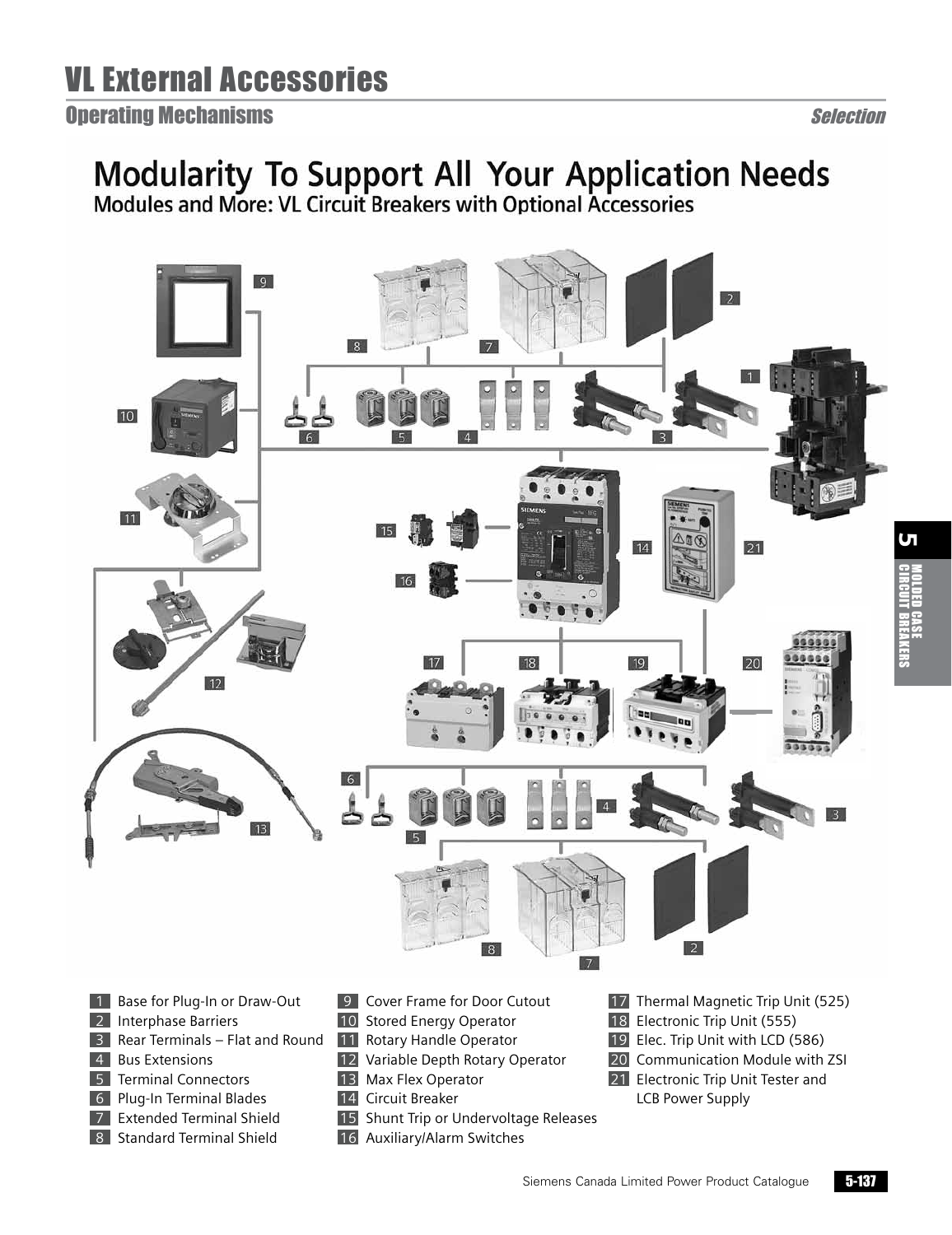### Operating Mechanisms









|                                                                                                                                                                                                                                                                                                                      | <b>For DG to FG Frame</b><br>150 to 250 A                     | For JG to LG Frame<br>400 A to 600 A                               |
|----------------------------------------------------------------------------------------------------------------------------------------------------------------------------------------------------------------------------------------------------------------------------------------------------------------------|---------------------------------------------------------------|--------------------------------------------------------------------|
| <b>Description</b>                                                                                                                                                                                                                                                                                                   | <b>Catalogue Number</b>                                       | <b>Catalogue Number</b>                                            |
| Through-Door Rotary Handle Operator Kit<br>Fixed depth and the handle is mounted<br>directly on the circuit breaker.<br>Lockable knob (for up to 3 padlocks).<br><b>NEMA 1, 12</b><br><b>Red Handle Version</b><br>with red knob, yeloow indicator plate<br><b>NEMA 1, 12</b>                                        | <b>RHFF</b><br><b>RHFFEM</b>                                  | <b>RHFL</b><br><b>RHFLEM</b>                                       |
| Door-Mounted Rotary Handle Operator Kit                                                                                                                                                                                                                                                                              |                                                               |                                                                    |
| Variable depth, door mounted handle.<br>Includes knob with masking frame,<br>indicator plate, detachable door coupling,<br>12" shaft, and breaker mounted rotary<br>operator. Lockable knob (for up to 3<br>padlocks).<br>NEMA 1, 12                                                                                 | RHVF12                                                        | RHVL12                                                             |
| <b>Auxiliary Switch Kits</b>                                                                                                                                                                                                                                                                                         |                                                               |                                                                    |
| For Direct or Extended Rotary<br>Handle Operators (RHF and RHV).<br>Form C, Early Break type2 Aux. Switch Kit <sup>1</sup><br>Includes 1 switch with 5' wire<br>For Door-Mounted Operator<br>For Through-Door Operator<br>Includes 2 switches with 5' wire<br>For Door-Mounted Operator<br>For Through-Door Operator | <b>RHSFA1F</b><br><b>RHSFA2F</b>                              | <b>RHSLA1</b><br><b>RHSLA1F</b><br><b>RHSLA2</b><br><b>RHSLA2F</b> |
| <b>Door-Mounted Rotary Operator Mechanism</b>                                                                                                                                                                                                                                                                        |                                                               |                                                                    |
| Breaker mechanism only                                                                                                                                                                                                                                                                                               | <b>RHVFBM</b>                                                 | <b>RHVLBM</b>                                                      |
| Door-Mounted Rotary Handle Only                                                                                                                                                                                                                                                                                      |                                                               |                                                                    |
| Standard version NEMA 1, 12<br>NEMA 3R<br>NEMA 4X<br><b>Red Handle version</b>                                                                                                                                                                                                                                       | RHVM12H<br><b>RHVM3RH</b><br><b>RHVM4XH</b><br><b>RHVMEMH</b> | RHVM12H<br><b>RHVM3RH</b><br><b>RHVM4XH</b><br><b>RHVMEMH</b>      |
| NFPA-79 Handle Kit                                                                                                                                                                                                                                                                                                   |                                                               |                                                                    |
| Intermediate handle for NFPA-79 compliance<br>with door-mounted rotary operator                                                                                                                                                                                                                                      | RHVF79H                                                       | RHVM79H                                                            |
| <b>Extension Shaft Only, for Door Mounted Operator</b>                                                                                                                                                                                                                                                               |                                                               |                                                                    |
| 2 inches (50.8mm)<br>3 inches (76.2mm)<br>12 inches (304.8 mm)<br>16 inches (406.4 mm)<br>24 inches (609.6mm) w/ support bracket                                                                                                                                                                                     | <b>RHVMS02</b><br><b>RHVMS12</b><br>RHVMS16<br><b>RHVMS24</b> | <b>RHVMS02</b><br>RHVMS12<br>RHVMS16<br><b>RHVMS24</b>             |

a During manual operation, Early Break auxiliary switch contacts open before the breaker opens.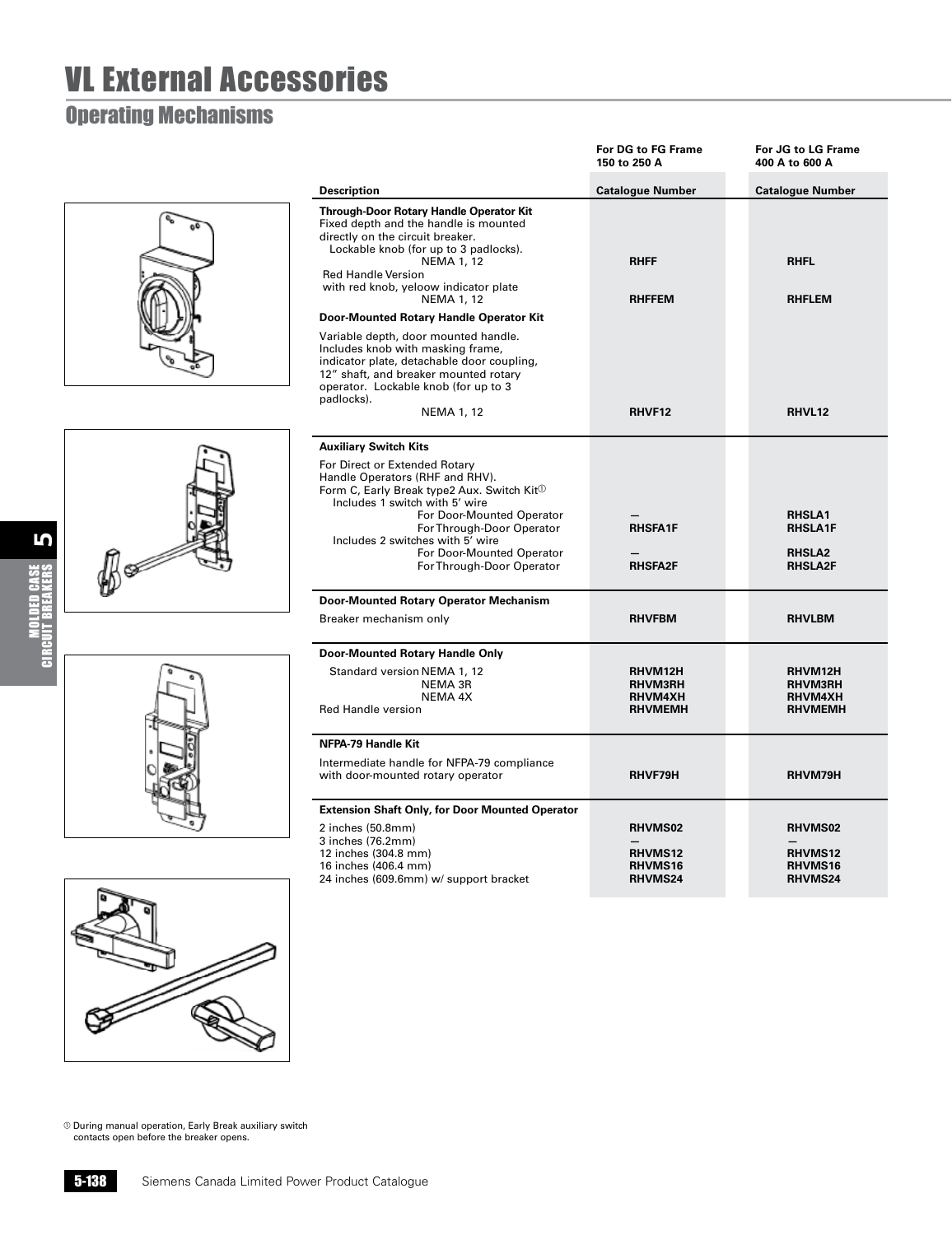|                                                                                                                                                                                                                                                                                                 | <b>For MG Frame</b><br>800 A                                  | For NG to PG Frame<br>1200 to 1600 A                   |  |
|-------------------------------------------------------------------------------------------------------------------------------------------------------------------------------------------------------------------------------------------------------------------------------------------------|---------------------------------------------------------------|--------------------------------------------------------|--|
| <b>Description</b>                                                                                                                                                                                                                                                                              | <b>Catalogue Number</b>                                       | <b>Catalogue Number</b>                                |  |
| Through-Door Rotary Handle Operator Kit<br>Fixed depth, breaker mounted.<br>For direct fitting to the circuit breaker.<br>Lockable with up to 3 padlocks.<br><b>NEMA 1, 12</b>                                                                                                                  | <b>RHFM</b>                                                   |                                                        |  |
| <b>Red Handle Version</b><br>with red knob, yeloow indicator plate<br><b>NEMA 1, 12</b>                                                                                                                                                                                                         |                                                               |                                                        |  |
| Door-Mounted Rotary Handle Operator Kit                                                                                                                                                                                                                                                         |                                                               |                                                        |  |
| Variable depth, door mounted handle.<br>Includes knob with masking frame,<br>indicator plate, detachable door coupling,<br>12" shaft, and breaker mounted rotary<br>operator. Lockable knob (for up to 3<br>padlocks).                                                                          |                                                               |                                                        |  |
| NEMA 1, 12                                                                                                                                                                                                                                                                                      | RHVM12                                                        |                                                        |  |
| <b>Auxiliary Switch Kits</b>                                                                                                                                                                                                                                                                    |                                                               |                                                        |  |
| For Direct or Extended Rotary<br>Handle Operators (RHF and RHV).<br>Early Break type2 Aux. Switch Kit<br>Includes 1 switch with 5' wire<br>For Door-Mounted Operator<br>For Through-Door Operator<br>Includes 2 switches with 5' wire<br>For Door-Mounted Operator<br>For Through-Door Operator | <b>RHSMA1</b><br><b>RHSMA2</b>                                | <b>RHSPA1</b><br><b>RHSPA2</b>                         |  |
| Door-Mounted Rotary Operator Mechanism                                                                                                                                                                                                                                                          |                                                               |                                                        |  |
| Breaker mechanism only                                                                                                                                                                                                                                                                          | <b>RHVMBM</b>                                                 | <b>RHVPBM</b>                                          |  |
| Door-Mounted Rotary Handle Only                                                                                                                                                                                                                                                                 |                                                               |                                                        |  |
| Standard version NEMA 1, 12<br><b>NEMA 3R</b><br>NEMA 4X<br><b>Red Handle version</b>                                                                                                                                                                                                           | RHVM12H<br>RHVM3RH<br><b>RHVM4XH</b><br><b>RHVMEMH</b>        | RHVP12H<br><b>RHVP3RH</b><br>RHVP4XH<br><b>RHVPEMH</b> |  |
| <b>NFPA-79 Handle Kit</b>                                                                                                                                                                                                                                                                       |                                                               |                                                        |  |
| Intermediate handle for NFPA-79 compliance<br>with door-mounted rotary operator                                                                                                                                                                                                                 | RHVM79H                                                       | RHVP79H                                                |  |
| <b>Extension Shaft Only, for Door Mounted Operator</b>                                                                                                                                                                                                                                          |                                                               |                                                        |  |
| 2 inches (50.8mm)<br>3 inches (76.2mm)<br>12 inches (304.8 mm)<br>16 inches (406.4 mm)<br>24 inches (609.6mm) w/ support bracket                                                                                                                                                                | <b>RHVMS02</b><br><b>RHVMS12</b><br><b>RHVMS16</b><br>RHVMS24 | <b>RHVPS03</b><br><b>RHVPS12</b><br><b>RHVPS24</b>     |  |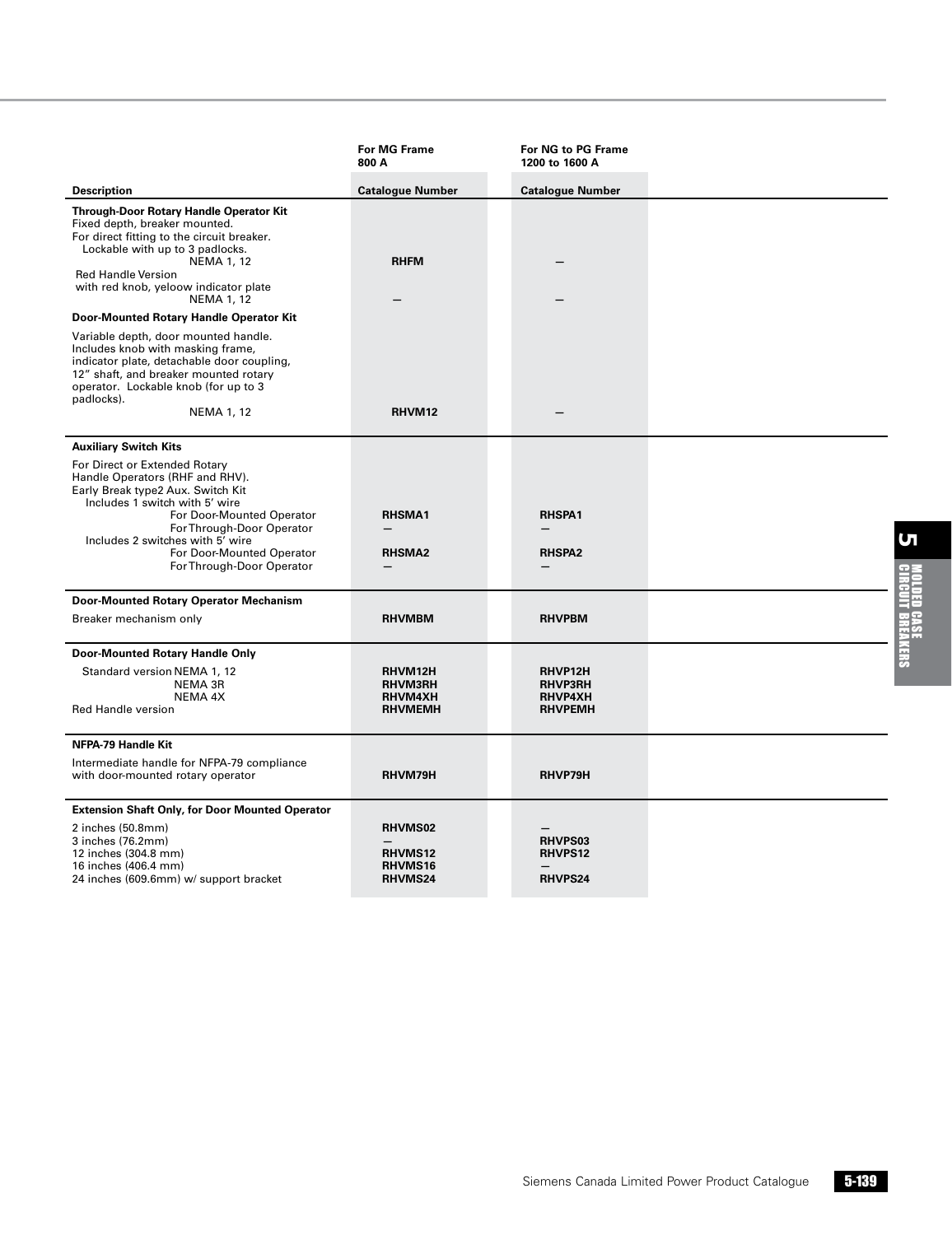#### Operating Mechanisms





|                                                                                                                                                                                                                                                                                                          | For DG and FG Frame<br>150 to 250 A                                                   | For JG and LG Frame<br>400 to 600 A                                                   |
|----------------------------------------------------------------------------------------------------------------------------------------------------------------------------------------------------------------------------------------------------------------------------------------------------------|---------------------------------------------------------------------------------------|---------------------------------------------------------------------------------------|
| <b>Description</b>                                                                                                                                                                                                                                                                                       | <b>Catalogue Number</b>                                                               | <b>Catalogue Number</b>                                                               |
| Variable Depth Flange Mounted Operator Kit<br>Adjustable from 8" to 16"<br>Complete kit, includes handle and<br>variable depth operator.<br>NEMA 1, 3R, 12<br>NEMA 4X<br><b>IFC Black Handle</b><br>NEMA 1, 3R, 12<br>NEMA 4X                                                                            | <b>FHVF3R</b><br><b>FHVF4X</b><br><b>FHVF3RB</b><br><b>FHVF4XB</b>                    | <b>FHVL3R</b><br><b>FHVL4X</b><br><b>FHVL3RB</b><br><b>FHVL4XB</b>                    |
| Max-Flex™, Variable Depth Flange<br><b>Mounted Operator Kit</b><br>Complete kit, includes plastic handle, breaker<br>operator, and cable. NEMA 1, 3R, 12<br>For DG and FG operators, the cable is 36",<br>all others are 48"<br>May be right- or left-hand mounted                                       | <b>MFKF3R</b>                                                                         | <b>MFKL3R</b>                                                                         |
| Handle Only, for Max-Flex™ Variable Depth<br>NEMA 1, 3R, 12<br>Plastic<br>NEMA 1, 3R, 12<br>Steel - epoxy coated<br>NEMA 4, 4X<br>Steel - chrome plated<br>Solid color (all gray) Plastic <sup>®</sup><br>NEMA 1, 3R, 12<br>Solid color (black handle) Steel epoxy coated <sup>®</sup><br>NEMA 1, 3R, 12 | <b>MFHM3R</b><br><b>MFHM3RS</b><br><b>MFHM4X</b><br><b>MFHM3RB</b><br><b>MFHM3RSB</b> | <b>MFHM3R</b><br><b>MFHM3RS</b><br><b>MFHM4X</b><br><b>MFHM3RB</b><br><b>MFHM3RSB</b> |
| Breaker Operator Mechanism Only, for Max-Flex™                                                                                                                                                                                                                                                           | <b>MFMF</b>                                                                           | <b>MFML</b>                                                                           |
| Cable Only, for Max-Flex™ Variable Depth<br>36''<br>48"<br>60''<br>72"<br>84"<br>96″<br>120''<br>144"                                                                                                                                                                                                    | MFCF036<br>MFCF048<br>MFCF060<br>MFCF072<br>MFCF084<br>MFCF096<br>MFCF120<br>MFCF144  | MFCM036<br>MFCM048<br>MFCM060<br>MFCM072<br>MFCM084<br>MFCM096<br>MFCM120<br>MFCM144  |
| <b>Handle Auxiliary Switch</b><br>Form C (1NO - 1NC), early break <sup>®</sup><br>1 Aux. switch<br>2 Aux. switch                                                                                                                                                                                         | <b>MFSFA1</b><br><b>MESFA2</b>                                                        | <b>MFSLA1</b><br><b>MFSLA2</b>                                                        |

© Max-Flex™ handles are available with solid gray or black handles instead of the customary "Red for On" flange handle.<br>The black handle is preferred for IEC markets, where red handles have a specific meaning.<br>© During m

5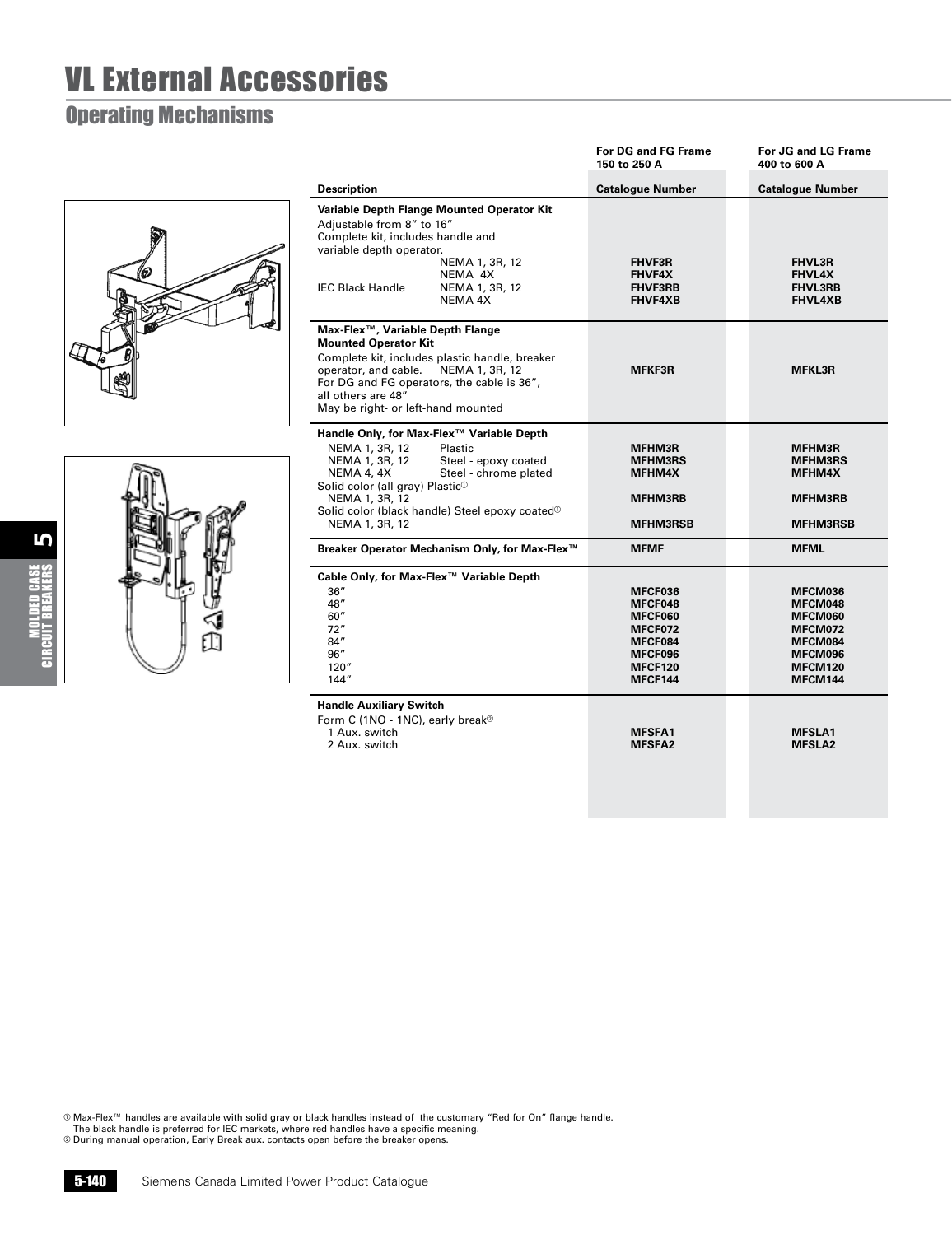|                                                                                                                                                                                                                                                                                                          | For MG Frame<br>800 A                                                                       | <b>For NG Frame</b><br>1200 A                                                    | <b>For PG Frame</b><br>1600 A                                                                  |
|----------------------------------------------------------------------------------------------------------------------------------------------------------------------------------------------------------------------------------------------------------------------------------------------------------|---------------------------------------------------------------------------------------------|----------------------------------------------------------------------------------|------------------------------------------------------------------------------------------------|
| <b>Description</b>                                                                                                                                                                                                                                                                                       | <b>Catalogue Number</b>                                                                     | <b>Catalogue Number</b>                                                          | <b>Catalogue Number</b>                                                                        |
| Variable Depth Flange Mounted Operator Kit<br>Adjustable from 8" to 16"<br>Complete kit, includes handle and<br>variable depth operator.<br>NEMA 1, 3R, 12<br>NEMA 4X<br><b>IEC Black Handle</b><br>NEMA 1, 3R, 12<br>NEMA 4X                                                                            |                                                                                             |                                                                                  |                                                                                                |
| Max-Flex™, Variable Depth Flange<br><b>Mounted Operator Kit</b><br>Complete kit, includes plastic handle, breaker<br>operator, and cable. NEMA 1, 3R, 12<br>For DG and FG operators, the cable is 36",<br>all others are 48"<br>May be right- or left-hand mounted                                       | <b>MFKM3R</b>                                                                               | <b>MFKP3RS</b>                                                                   | <b>MFKP3RS</b>                                                                                 |
| Handle Only, for Max-Flex™ Variable Depth<br>NEMA 1, 3R, 12<br>Plastic<br>Steel - epoxy coated<br>NEMA 1, 3R, 12<br>Steel - chrome plated<br>NEMA 4, 4X<br>Solid color (all gray) Plastic <sup>®</sup><br>NEMA 1, 3R, 12<br>Solid color (black handle) Steel epoxy coated <sup>®</sup><br>NEMA 1, 3R, 12 | MFHM3R<br><b>MFHM3RS</b><br>MFHM4X<br>MFHM3RB<br><b>MFHM3RSB</b>                            | <b>MFHP3RS</b><br>MFHP4X<br><b>MFHP3RSB</b>                                      | <b>MFHP3RS</b><br>MFHP4X<br><b>MFHP3RSB</b>                                                    |
| Breaker Operator Mechanism Only, for Max-Flex™                                                                                                                                                                                                                                                           | <b>MFMM</b>                                                                                 | <b>MFMP</b>                                                                      | <b>MFMP</b>                                                                                    |
| Cable Only, for Max-Flex™ Variable Depth<br>36''<br>48"<br>60''<br>72"<br>84"<br>96''<br>120''<br>144"                                                                                                                                                                                                   | MFCM036<br>MFCM048<br>MFCM060<br>MFCM072<br>MFCM084<br>MFCM096<br><b>MFCM120</b><br>MFCM144 | MFCP048<br>MFCP060<br>MFCP072<br>MFCP084<br>MFCP096<br><b>MFCP120</b><br>MFCP144 | MFCP048<br><b>MFCP060</b><br>MFCP072<br>MFCP084<br>MFCP096<br><b>MFCP120</b><br><b>MFCP144</b> |
| <b>Handle Auxiliary Switch</b><br>Form C (1NO - 1NC), early break <sup>20</sup><br>1 Aux. switch<br>2 Aux. switch                                                                                                                                                                                        | <b>MFSPA1</b><br><b>MFSPA2</b>                                                              | <b>MFSPA1</b><br><b>MFSPA2</b>                                                   | <b>MFSPA1</b><br><b>MFSPA2</b>                                                                 |

© Max-Flex™ handles are available with solid gray or black handles instead of the customary "Red for On" flange handle.<br>The black handle is preferred for IEC markets, where red handles have a specific meaning.<br>© During m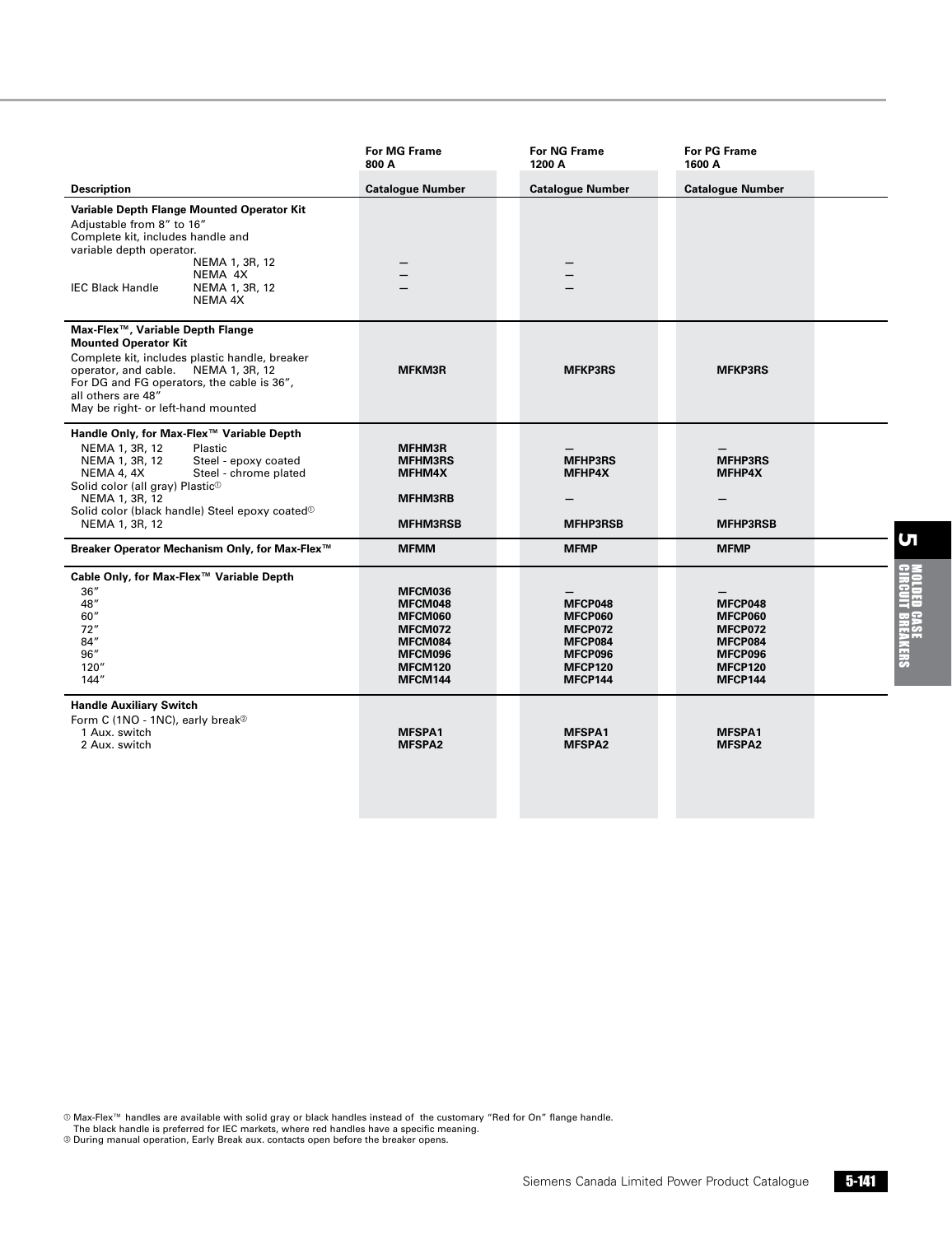### Operating Mechanisms



|                    |                                              | For DG to FG Frame<br>150 to 250 A |
|--------------------|----------------------------------------------|------------------------------------|
| <b>Description</b> |                                              | <b>Catalogue Number</b>            |
|                    | <b>Stored Energy and Motor Operators</b>     |                                    |
|                    | Lockable with up to 3 padlocks.              |                                    |
|                    | AC Voltage   DC Voltage                      | <b>Stored Energy Type</b>          |
|                    | 24                                           | <b>SEAFB</b>                       |
| $42 - 48$          | $42 - 48$                                    | <b>SEAFM</b>                       |
| 60                 | 60                                           | <b>SEAFY</b>                       |
| 110-127            | 110-127                                      | <b>SEAFN</b>                       |
| 220-250            | 220-250                                      | <b>SEAFR</b>                       |
|                    | <b>Cylinder Locks for Field Installation</b> | <b>CLKF</b>                        |

### **Plug-In and Draw-O**



5





| <b>Out Bases</b>                                                                                                                                         | <b>For DG Frame</b><br>150 A | <b>For FG Frame</b><br>250 A |
|----------------------------------------------------------------------------------------------------------------------------------------------------------|------------------------------|------------------------------|
| <b>Description</b>                                                                                                                                       | <b>Catalogue Number</b>      | <b>Catalogue Number</b>      |
| <b>Plug-in Mounting Base Assembly</b><br>Includes base, terminal blade kit, sec. terminal block assembly, base trip<br>interlock, and mounting hardware. |                              |                              |
| <b>Rear Connected</b>                                                                                                                                    |                              |                              |
| 3-pole                                                                                                                                                   | PCBDRC3                      | PCBFRC3                      |
| <b>Front Connected</b>                                                                                                                                   |                              |                              |
| 3-pole                                                                                                                                                   | PCBDFC3                      | PCBFFC3                      |
| <b>Draw-out Assembly</b>                                                                                                                                 |                              |                              |
| Includes base, position indicator switch, socket, base trip<br>interlock, crank handle, connectors, and necessary shields.                               |                              |                              |
| <b>Rear Connected</b>                                                                                                                                    |                              |                              |
| 3-pole                                                                                                                                                   | <b>DCADRC3</b>               | <b>DCAFRC3</b>               |
| <b>Front Connected</b>                                                                                                                                   |                              |                              |
| 3-pole                                                                                                                                                   | <b>DCADFC3</b>               | <b>DCAFFC3</b>               |
| (Draw-out assembly includes side plates and all hardware)                                                                                                |                              |                              |
| Hex Wrench for racking draw-out assembly and position indicator                                                                                          | <b>DCHP</b>                  | <b>DCHP</b>                  |
| <b>Position Indicator Switch</b>                                                                                                                         | <b>DCIP</b>                  | <b>DCIP</b>                  |
| Form "C" switch to indicate breaker engaged/de-engaged<br>position. <sup>10</sup>                                                                        |                              |                              |
| <b>Secondary Terminal Block Assy.</b>                                                                                                                    | PCTF83                       | PCTF83                       |
| Accessory connections for plug-in or draw-out breakers. Pre-wired plug<br>and block with 8 terminal points. <sup>2</sup>                                 |                              |                              |
| Plug-In Spare Breaker Kit                                                                                                                                | PCXD <sub>3</sub>            | PCXF3                        |
| Set of 6 terminal blades, 2 terminal shield, & 1 trip interlock                                                                                          |                              |                              |
| Draw-out Spare Breaker Kit                                                                                                                               | DCXD3                        | DCXF3                        |
| Set of 6 terminal blades, & 1 trip interlock                                                                                                             |                              |                              |
| <b>Spare Breaker Trip Interlock</b>                                                                                                                      | <b>PCXFT</b>                 | <b>PCXFT</b>                 |
|                                                                                                                                                          |                              |                              |

© Up to 2 position indicator switches may be mounted per plug-in or draw-out base.<br>© Up to 2 plugs per breaker (16 terminal points) may be mounted on DG, and FG breakers. Up to 3 plugs per breaker (24 terminal points) may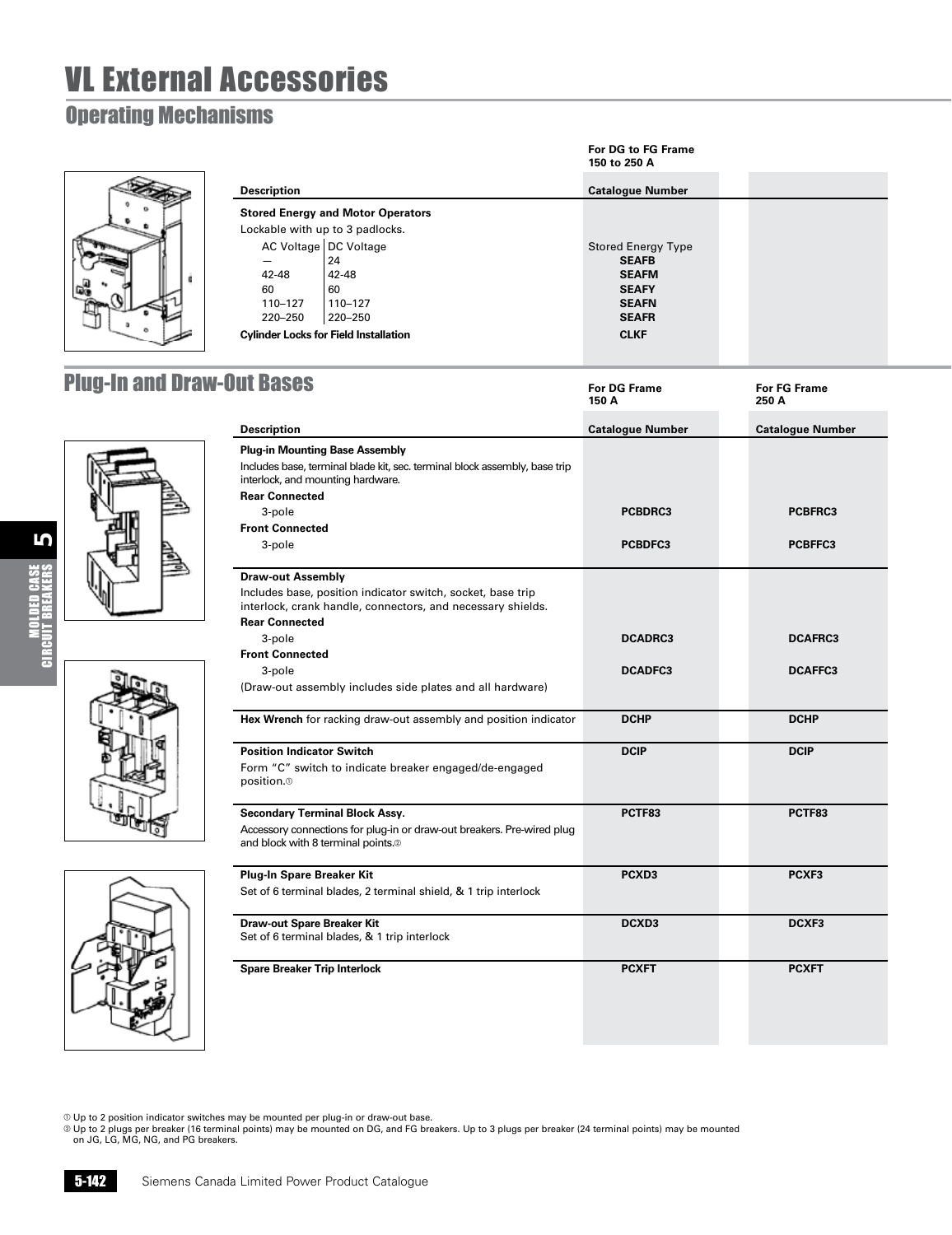| For JG to LG Frame<br>400 to 600 A                                                                                       | For MG Frame<br>800 A                                                                                                    | For NG to PG Frame<br>1200 to 1600 A                                                                               |                                  |                         |
|--------------------------------------------------------------------------------------------------------------------------|--------------------------------------------------------------------------------------------------------------------------|--------------------------------------------------------------------------------------------------------------------|----------------------------------|-------------------------|
| <b>Catalogue Number</b>                                                                                                  | <b>Catalogue Number</b>                                                                                                  | <b>Catalogue Number</b>                                                                                            |                                  |                         |
| <b>Stored Energy Type</b><br><b>SEALB</b><br><b>SEALM</b><br><b>SEALY</b><br><b>SEALN</b><br><b>SEALR</b><br><b>CLKP</b> | <b>Stored Energy Type</b><br><b>SEAMB</b><br><b>SEAMM</b><br><b>SEAMY</b><br><b>SEAMN</b><br><b>SEAMR</b><br><b>CLKP</b> | Motor Operator Type<br><b>MTRPB</b><br><b>MTRPM</b><br><b>MTRPY</b><br><b>MTRPN</b><br><b>MTRPR</b><br><b>CLKP</b> |                                  |                         |
| For JG Frame<br>400 A                                                                                                    | For LG Frame<br>600 A                                                                                                    | For MG Frame<br>800 A                                                                                              | For NG Frame<br>1200 A           | For PG Frame<br>1600 A  |
| <b>Catalogue Number</b>                                                                                                  | <b>Catalogue Number</b>                                                                                                  | <b>Catalogue Number</b>                                                                                            | <b>Catalogue Number</b>          | <b>Catalogue Number</b> |
| PCBJRC3<br>PCBJFC3                                                                                                       | PCBLRC3<br>PCBLFC3                                                                                                       | PCBMRC3                                                                                                            | PCBNRC3                          |                         |
| <b>DCAJRC3</b><br>DCAJFC3                                                                                                | <b>DCALRC3</b><br><b>DCALFC3</b>                                                                                         | <b>DCAMRC3</b><br><b>DCAMFC3</b>                                                                                   | <b>DCANRC3</b><br><b>DCANFC3</b> |                         |
| <b>DCHP</b>                                                                                                              | <b>DCHP</b>                                                                                                              | <b>DCHP</b>                                                                                                        | <b>DCHP</b>                      | $\qquad \qquad -$       |
| <b>DCIP</b>                                                                                                              | <b>DCIP</b>                                                                                                              | <b>DCIP</b>                                                                                                        | <b>DCIP</b>                      |                         |
| PCTL83                                                                                                                   | PCTL83                                                                                                                   | PCTM83                                                                                                             | PCTN83                           | $\qquad \qquad -$       |
| PCXJ3                                                                                                                    | PCXL3                                                                                                                    | PCXM3                                                                                                              | PCXN3                            |                         |
| DCXJ3                                                                                                                    | DCXL3                                                                                                                    | DCXM3                                                                                                              | DCXN3                            | $\qquad \qquad -$       |
| <b>PCXLT</b>                                                                                                             | <b>PCXLT</b>                                                                                                             | <b>PCXMT</b>                                                                                                       | <b>PCXPT</b>                     |                         |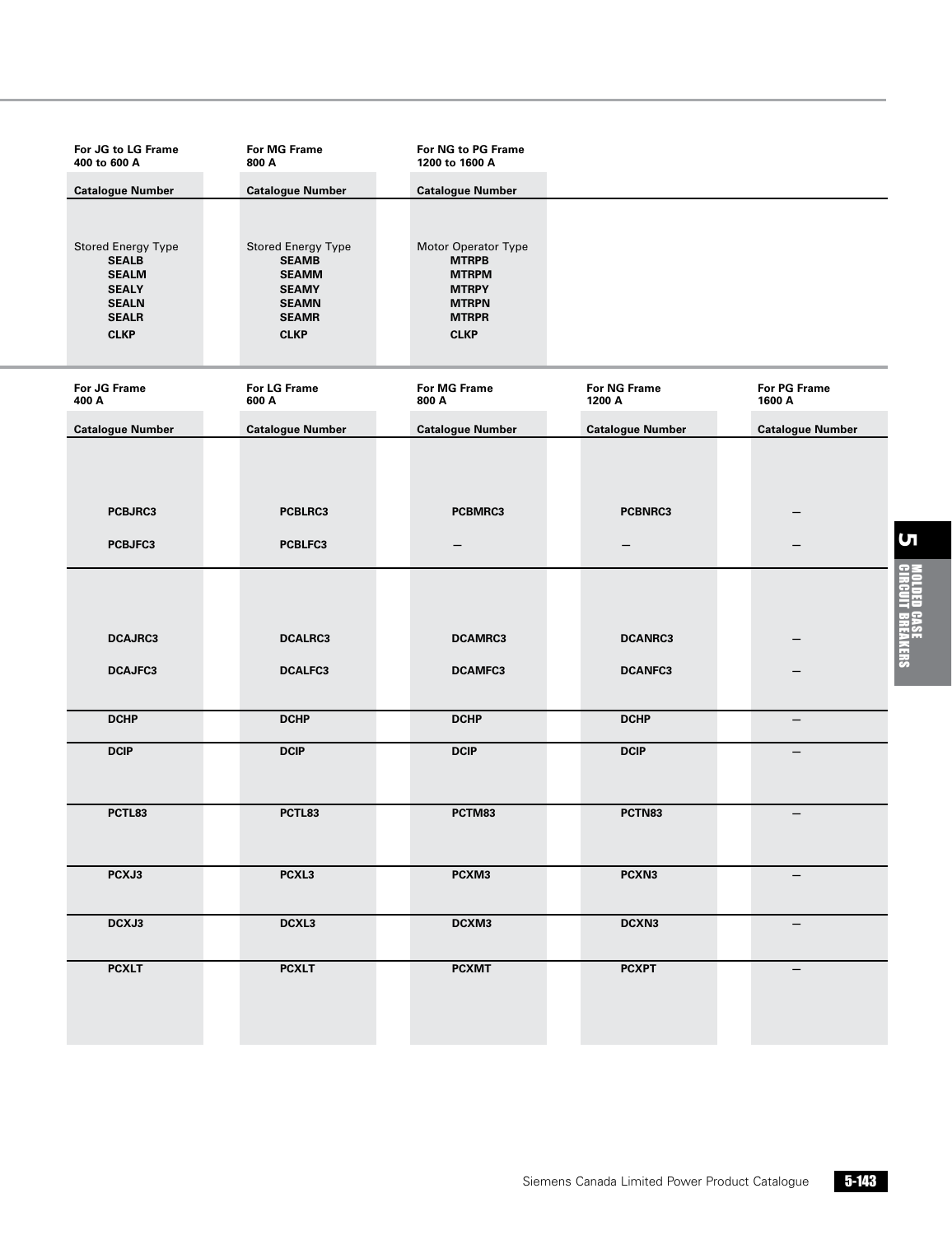### **Connections**

|                                  |                                                                                                                                                                                                   | <b>For DG Frame</b><br>150 A                                                          | <b>For FG Frame</b><br>250 A                                                                                        |
|----------------------------------|---------------------------------------------------------------------------------------------------------------------------------------------------------------------------------------------------|---------------------------------------------------------------------------------------|---------------------------------------------------------------------------------------------------------------------|
|                                  | <b>Description</b>                                                                                                                                                                                | <b>Catalogue Number</b>                                                               | <b>Catalogue Number</b>                                                                                             |
|                                  | <b>Nut Keeper Plates</b><br>For ring/tongue terminal or bus bar connections.<br>(For metric threads on other than the JG or LG frame,<br>change "TNK" to "TMK")<br>1 Nut Keeper Plate<br>Kit of 3 | <b>TNKD</b><br><b>TNKD3</b>                                                           | <b>TNKF</b><br>TNKF3                                                                                                |
|                                  | <b>Mechanical Lugs</b><br>Steel Wrap Around Body (Cu Wire Only)<br>Cable Size; (cables per phase)<br>Single Lug<br>Kit of 3                                                                       | #8-1/0; 1-hole<br><b>TW1DG20</b><br>3TW1DG20                                          | #4-350 kcmil; 1-hole<br><b>TW1FG350</b><br>3TW1FG350                                                                |
| ⋐<br>T<br>G                      | Aluminum Body (Al or Cu Wire)<br>Cable Size; (cables per phase)<br>Single Lug<br>Kit of 2                                                                                                         | #6-3/0; 1-hole<br><b>TA1DG30</b>                                                      | #4-350 kcmil; 1-hole<br><b>TAW1FG350</b>                                                                            |
| 15e<br>es.                       | Kit of 3<br>Cable Size; (cables per phase)<br>Single Lug<br>Kit of 2<br>Kit of 3                                                                                                                  | 3TA1DG30<br>—                                                                         | 3TAW1FG350<br>-                                                                                                     |
|                                  | Cable Size; (cables per phase)<br>Single Lug                                                                                                                                                      |                                                                                       |                                                                                                                     |
|                                  | Kit of 3<br>Copper Body (Cu Wire Only)<br>Cable Size; (cables per phase)<br>Single Lug<br>Kit of 2                                                                                                | #6-3/0; 1-hole<br><b>TC1DG30</b> <sup>0</sup><br>$\overline{\phantom{0}}$             | $\overline{\phantom{0}}$<br>#4-350 kcmil; 1-hole<br>TCW1FG350 <sup>0</sup>                                          |
|                                  | Kit of 3<br>Cable Size; (cables per phase)<br>Single Lug                                                                                                                                          | 3TC1DG30 <sup>0</sup><br>$\overline{\phantom{0}}$                                     | 3TCW1FG350 <sup>0</sup><br>$\overline{\phantom{a}}$                                                                 |
|                                  | <b>Compression Lugs</b><br>Cable Size; (cables per phase)<br>Kit of 2<br>Kit of 3                                                                                                                 | #14-2/0; 1-cable<br><b>2CLD20</b><br><b>3CLD20</b>                                    | #4-350 kcmil; 1-cable<br>3CLF350                                                                                    |
|                                  | Cable Size; (cables per phase)<br>Kit of 2<br>Kit of 3<br>Cable Size; (cables per phase)<br>Kit of 3                                                                                              |                                                                                       | $\qquad \qquad -$                                                                                                   |
| Note: pictures provide graphical | Distribution Lugs (Cu Wire Only)<br>Cable Size; (cables per phase)<br>Single Lug<br>Kit of 3<br>Cable Size; (cables per phase)<br>Single Lug<br>Kit of 3                                          | #14-#2; 3-hole<br><b>TA3DG02</b><br>3TA3DG02<br>#14-#4; 6-hole<br>TA6DG04<br>3TA6DG04 | #14-#1; 2-hole and<br>#14-2/0; 1-hole<br><b>TA3FG20</b><br>3TA3FG20<br>#14-#4; 6-hole<br><b>TA6FG04</b><br>3TA6FG04 |
| representaions only.             | <b>Control Wire Terminals</b><br>Control Wire Terminal (Single)<br>Control Wire Terminal (Kit of 3)                                                                                               |                                                                                       |                                                                                                                     |

Required for 100% rated breakers. Requires 90°C cable sized at 75°C ampacity.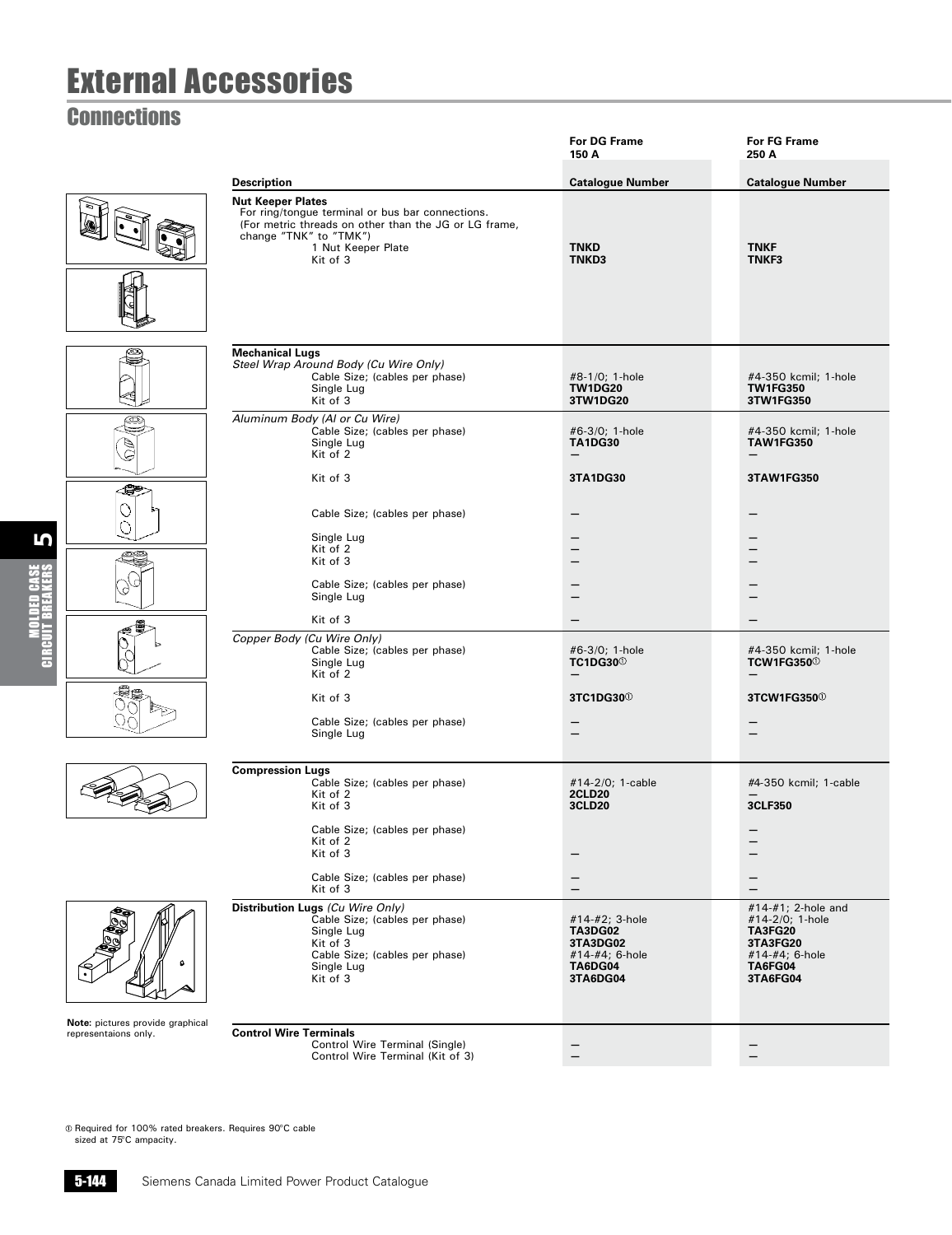| For JG Frame<br>400 A                                                                     | For LG Frame<br>600 A                    | <b>For MG Frame</b><br>800 A | For NG Frame<br>1200 A       | For PG Frame<br>1600 A             |
|-------------------------------------------------------------------------------------------|------------------------------------------|------------------------------|------------------------------|------------------------------------|
| <b>Catalogue Number</b>                                                                   | <b>Catalogue Number</b>                  | <b>Catalogue Number</b>      | <b>Catalogue Number</b>      | <b>Catalogue Number</b>            |
| FBCJ3 $\textcircled{\scriptsize{1}}$<br>$\overline{\phantom{m}}$                          | $FBCL3^{\circledS}$<br>-                 | FBCM3 $^{\circ}$<br>—        | <b>SSBP</b><br><b>SSBPH</b>  | <b>SSBP</b><br><b>SSBPH</b>        |
| <b>RTLJSR</b><br><b>RTLJLR</b><br>SRTJR3<br><b>RTLJSF</b><br><b>RTLJLF</b><br>SRTJF3<br>- | —<br><b>RTLLSF</b><br>SRTLF3             | <b>RTLMSF</b><br>SRTMF3      | -<br><b>RTLNSF</b><br>SRTNF3 | —<br>$\overline{\phantom{0}}$<br>— |
| TSSL3<br>TSLL3                                                                            | TSSL3 <sup>2</sup><br>TSLL3 <sup>2</sup> | TSSM3<br>TSLM3               | TSSP3<br>TSLP3               | TSSP3<br>TSLP3                     |
| <b>IPBM</b>                                                                               | <b>IPBM</b>                              | <b>IPBM</b>                  | <b>IPBP</b>                  | <b>IPBP</b>                        |
| $\qquad \qquad -$                                                                         | $\overline{\phantom{0}}$                 | $\overline{\phantom{0}}$     | $\qquad \qquad -$            | LMAP1600 <sup>3</sup>              |
|                                                                                           |                                          |                              |                              | <b>MBPG1600</b><br><b>MBPG1601</b> |

Consult Siemens for availability. Not for use with standard Al terminals. Use Standard Shield for rear connection and Extended Shield for bus - bar connection.

Kit includes connection for one side of breaker only. Order quantity 2 if connecting line and load side.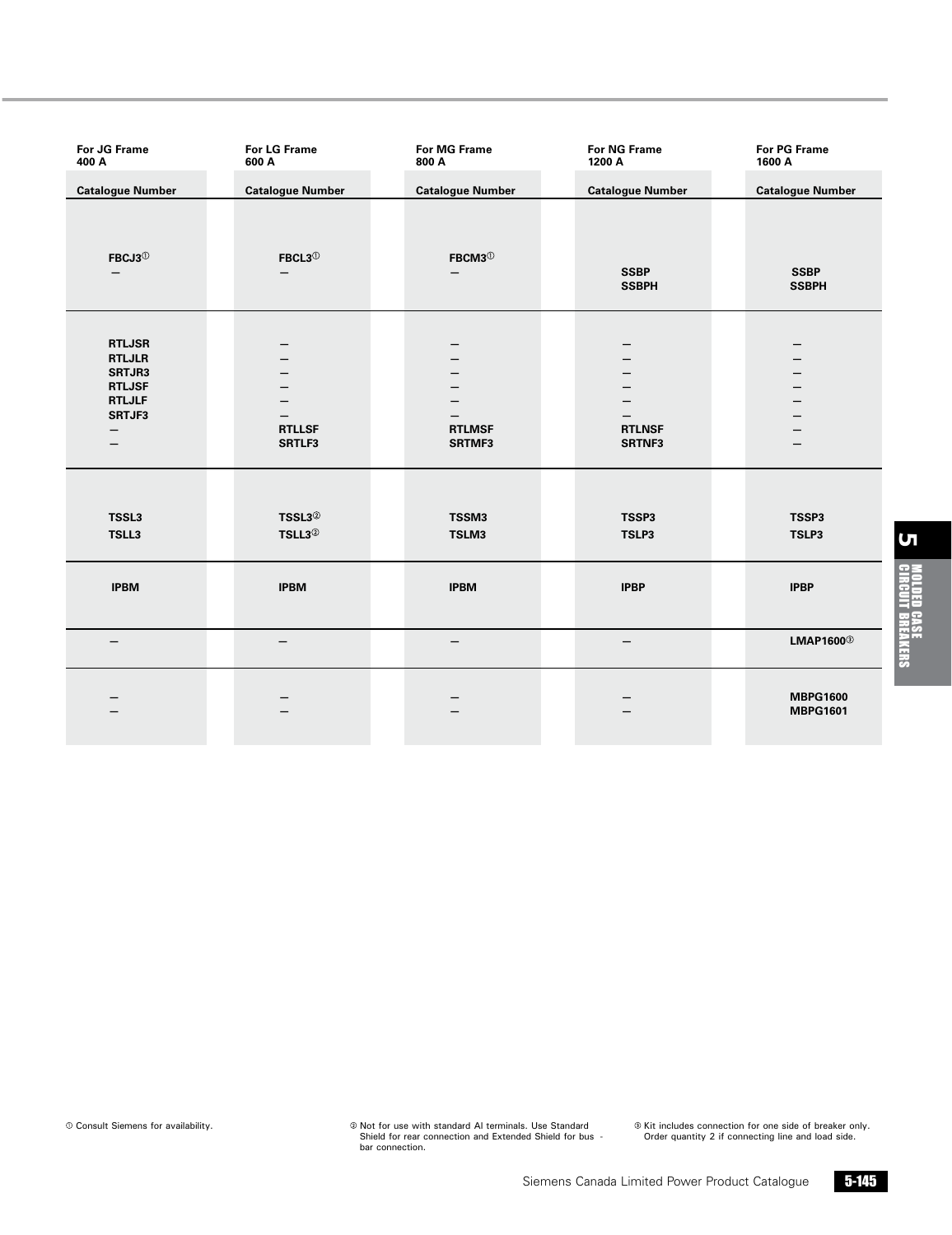### **Connections**

5

Molded Case Circuit Breakers

|                                  |                                                                                                                                                                                                        | For DG Frame<br>150 A                                                                 | For FG Frame<br>250 A                                                                                                    |
|----------------------------------|--------------------------------------------------------------------------------------------------------------------------------------------------------------------------------------------------------|---------------------------------------------------------------------------------------|--------------------------------------------------------------------------------------------------------------------------|
|                                  | <b>Description</b>                                                                                                                                                                                     | <b>Catalogue Number</b>                                                               | <b>Catalogue Number</b>                                                                                                  |
|                                  | <b>Nut Keeper Plates</b><br>For ring/tongue terminal or bus bar connections.<br>(For metric threads on other than the JG or LG frame,<br>change "TNK" to "TMK")<br>1 Nut Keeper Plate<br>Kit of 3      | <b>TNKD</b><br>TNKD3                                                                  | <b>TNKF</b><br><b>TNKF3</b>                                                                                              |
|                                  | <b>Mechanical Lugs</b><br>Steel Wrap Around Body (Cu Wire Only)<br>Cable Size; (cables per phase)<br>Single Lug<br>Kit of 3                                                                            | #8-1/0; 1-hole<br><b>TW1DG20</b><br>3TW1DG20                                          | #4-350 kcmil; 1-hole<br><b>TW1FG350</b><br>3TW1FG350                                                                     |
| ⋐<br>S<br>g                      | Aluminum Body (Al or Cu Wire)<br>Cable Size; (cables per phase)<br>Single Lug<br>Kit of 2<br>Kit of 3                                                                                                  | #6-3/0; 1-hole<br><b>TA1DG30</b><br>—<br>3TA1DG30                                     | #4-350 kcmil; 1-hole<br><b>TAW1FG350</b><br>$\overline{\phantom{m}}$<br>3TAW1FG350                                       |
| Œ<br>S                           | Cable Size; (cables per phase)<br>Single Lug<br>Kit of 2<br>Kit of 3<br>Cable Size; (cables per phase)<br>Single Lug                                                                                   | —<br>—<br>$\overline{\phantom{0}}$                                                    | —                                                                                                                        |
|                                  | Kit of 3<br>Copper Body (Cu Wire Only)<br>Cable Size; (cables per phase)<br>Single Lug<br>Kit of 2                                                                                                     | —<br>#6-3/0; 1-hole<br><b>TC1DG30</b> <sup>0</sup><br>$\overline{\phantom{0}}$        | #4-350 kcmil; 1-hole<br><b>TCW1FG350</b> <sup>0</sup>                                                                    |
|                                  | Kit of 3<br>Cable Size; (cables per phase)<br>Single Lug                                                                                                                                               | 3TC1DG30 <sup>0</sup><br>—                                                            | 3TCW1FG350 <sup>0</sup><br>$\overline{\phantom{0}}$                                                                      |
|                                  | <b>Compression Lugs</b><br>Cable Size; (cables per phase)<br>Kit of 2<br>Kit of 3<br>Cable Size; (cables per phase)<br>Kit of 2<br>Kit of 3                                                            | #14-2/0; 1-cable<br><b>2CLD20</b><br><b>3CLD20</b>                                    | #4-350 kcmil; 1-cable<br>3CLF350                                                                                         |
| Note: pictures provide graphical | Cable Size; (cables per phase)<br>Kit of 3<br>Distribution Lugs (Cu Wire Only)<br>Cable Size; (cables per phase)<br>Single Lug<br>Kit of 3<br>Cable Size; (cables per phase)<br>Single Lug<br>Kit of 3 | #14-#2; 3-hole<br><b>TA3DG02</b><br>3TA3DG02<br>#14-#4; 6-hole<br>TA6DG04<br>3TA6DG04 | —<br>#14-#1; 2-hole and<br>#14-2/0; 1-hole<br><b>TA3FG20</b><br>3TA3FG20<br>#14-#4; 6-hole<br><b>TA6FG04</b><br>3TA6FG04 |
| representaions only.             | <b>Control Wire Terminals</b><br>Control Wire Terminal (Single)<br>Control Wire Terminal (Kit of 3)                                                                                                    |                                                                                       |                                                                                                                          |

Required for 100% rated breakers. Requires 90°C cable sized at 75°C ampacity.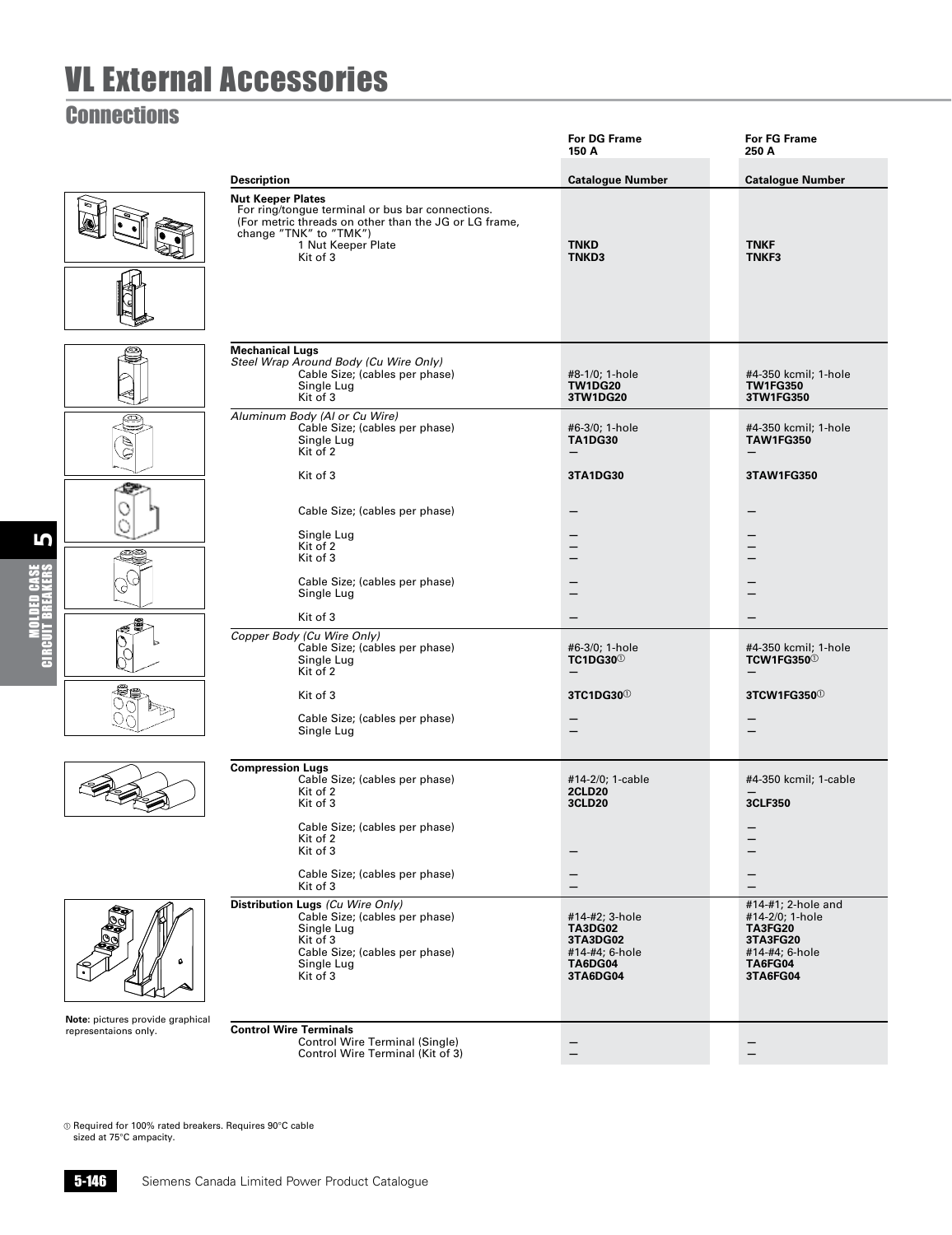| For JG Frame<br>400 A                                                                            | For LG Frame<br>600 A                                                 | For MG Frame<br>800 A                                      | For NG Frame<br>1200 A                          | For PG Frame<br>1600 A                                                          |
|--------------------------------------------------------------------------------------------------|-----------------------------------------------------------------------|------------------------------------------------------------|-------------------------------------------------|---------------------------------------------------------------------------------|
| <b>Catalogue Number</b>                                                                          | <b>Catalogue Number</b>                                               | <b>Catalogue Number</b>                                    | <b>Catalogue Number</b>                         | <b>Catalogue Number</b>                                                         |
| TMKJ<br>TMKJ3<br>metric only                                                                     | <b>TNKL</b><br>TNKL3                                                  | <b>TNKM</b><br><b>TNKM3</b>                                | <b>TNKP</b><br>TNKP3                            | <b>TNKP</b><br><b>TNKP3</b>                                                     |
| 1/0-600 kcmil; 1-hole<br><b>TW1JG600</b><br>3TW1JG600                                            | —<br>—                                                                | —<br>—<br>—                                                | —<br><sup>-</sup><br>—                          | -<br>$\overline{\phantom{0}}$                                                   |
| 3/0-250 kcmil; 2-hole<br><b>TA2JG250</b>                                                         | #2-600 kcmil; 2-hole<br>$\qquad \qquad -$<br>—                        | 1/0-500 kcmil, 3-hole<br><b>TA3MG500</b><br>3TA3MG500      | 1/0-500 kcmil; 4-hole<br>2TA4NG500              | 1/0-750 kcmil; 6-hole<br>$\qquad \qquad -$<br>$\qquad \qquad -$                 |
| 3TA2JG250                                                                                        | 3TA2LG600LD <sup>®</sup><br>3TA2LG600LN <sup>2</sup>                  |                                                            | 3TA4NG500<br>3TA4NG500H <sup>®</sup>            | 3TA6PG750 <sup>®</sup>                                                          |
| AL: 250-750 kcmil<br>CU: 3/0-600 kcmil; 1-hole<br><b>TA1JG750</b>                                | AL: 250-750 kcmil<br>CU: 3/0-600 kcmil; 1-hole<br>TA1JG750 (400A max) | 500 -750 kcmil; 2-hole<br><b>TA2MG750</b>                  | 500 - 750 kcmil; 3-hole                         | 600-750 kcmil; 4-hole<br>TA4P750 <sup>®</sup>                                   |
| 3TA1JG750                                                                                        | 3TA1JG750 (400A max)                                                  | 3TA2MG750                                                  | 2TA3NG750<br>3TA3NG750                          | -                                                                               |
|                                                                                                  |                                                                       | #2-600 kcmil; 3-hole<br>$\overline{\phantom{m}}$           |                                                 | 300-600 kcmil; 5; 6-hole<br>TA5P600 <sup>®</sup><br><b>TA6R600</b> <sup>®</sup> |
|                                                                                                  |                                                                       | 3TA3MG600 <sup>@</sup>                                     | $\qquad \qquad -$                               |                                                                                 |
| 3/0-250 kcmil; 2-hole<br><b>TC2JG250</b> <sup>3</sup>                                            | #2-600 kcmil; 2-hole<br>-                                             | 1/0-500 kcmil; 3-hole<br><b>TC3MG500</b> <sup>3</sup><br>— | 1/0-500 kcmil; 4-hole<br>—<br>$\qquad \qquad -$ |                                                                                 |
|                                                                                                  | 3TC2LG600LD <sup>00</sup>                                             |                                                            | 3TC4NG500 <sup>3</sup>                          |                                                                                 |
| 3/0-750 kcmil; 1-hole<br><b>TC1JG750</b> <sup>3</sup>                                            | 3TC2LG600LN23<br>-                                                    | —                                                          | $\qquad \qquad -$<br>—                          | 300-600 kcmil; 5-hole<br><b>TC5R600®®</b>                                       |
| #6-350 kcmil; 1-cable                                                                            | #6-350 kcmil; 2-cable                                                 |                                                            | 1/0-500 kcmil; 4-cable                          | $\overline{\phantom{m}}$                                                        |
| 3CLJ350                                                                                          | 6CLL350 (kit of 6)                                                    | $\qquad \qquad -$                                          | 12CLN500 (kit of 12)                            | -                                                                               |
| 250-600 kcmil; 1-cable<br>3CLJ600                                                                | 250-750 kcmil; 1-cable<br>3CLL750                                     | —                                                          | —                                               |                                                                                 |
| 250-750 kcmil; 1-cable<br><b>3CLJG750</b><br>$-$                                                 | 250-600 kcmil; 2-cable<br>6CLL600 (kit of 6)<br>-                     | $\qquad \qquad -$<br>-<br>$\qquad \qquad -$                | -<br>$\qquad \qquad -$                          |                                                                                 |
| #14-#4; 12-hole<br><b>TA12JG04</b><br>3TA12JG04<br>#14-2/0; 6-hole<br><b>TA6JG20</b><br>3TA6JG20 | $\qquad \qquad -$                                                     | -<br>-<br>—<br>—<br>—<br>—                                 | $\qquad \qquad$<br>—<br>—<br>—                  |                                                                                 |
| TA2JG250PT                                                                                       | 3TA2LG600LNPT                                                         | TA3MG500PT                                                 | 3TA4NG500PT                                     | -                                                                               |

® Required for 100% rated breakers. Requires 90°C cable<br>| sized at 75°C ampacity.<br>@ Requires extended modified shield.

<sup>e</sup> Used only with LMAP1600 mounting base. f Used only with MBPG1600 or MBPG1601 mounting base.

UТ Cir Molded Case cuit Breakers<br>Cuit Breakers

All lug kits include the nut keepers. <sup>a</sup> Mounted on Load Side Only. <sup>b</sup> Mounted on Line Side Only.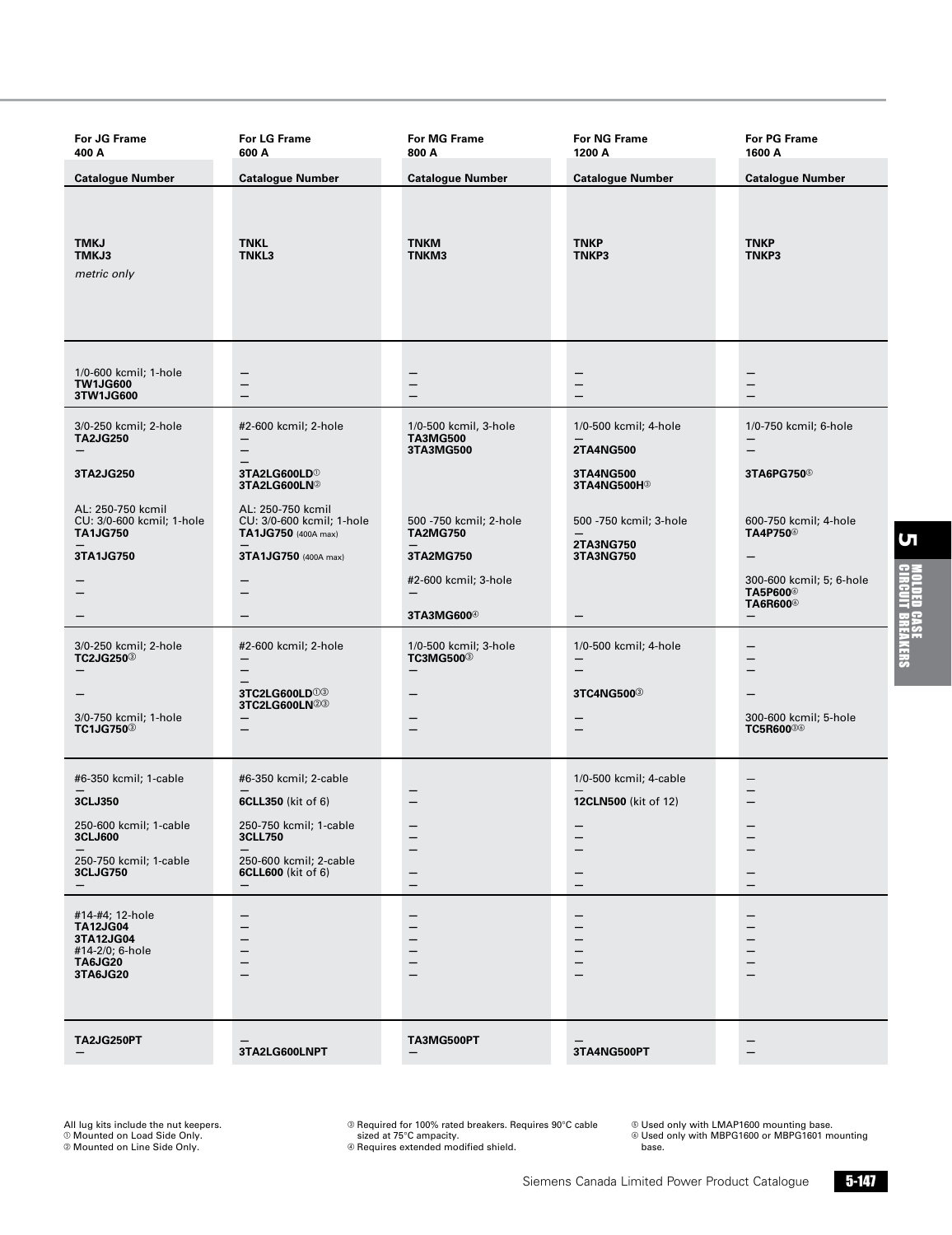#### **General**







|                                                                                                                                                                                                                                                                 | <b>For DG Frame</b><br>150 A | <b>For FG Frame</b><br>250 A |
|-----------------------------------------------------------------------------------------------------------------------------------------------------------------------------------------------------------------------------------------------------------------|------------------------------|------------------------------|
| <b>Description</b>                                                                                                                                                                                                                                              | <b>Catalogue Number</b>      | <b>Catalogue Number</b>      |
| <b>Handle Padlocking Device</b><br>To padlock breaker toggle in the "OFF" position. Accepts up<br>to 3 padlocks with 5-8 mm shackles.                                                                                                                           | <b>HPLF</b>                  | <b>HPLF</b>                  |
| <b>Handle Blocking Device</b><br>For holding the handle in the "ON" position. Not a<br>lockout/tagout device.                                                                                                                                                   | <b>HBDF</b>                  | <b>HBDF</b>                  |
| <b>Walking-Beam Interlock Mechanism</b><br>Provides mechanical interlocking between two adjacent<br>circuit breakers.<br><b>Fixed mounted breakers</b><br>Note: Both breakers must be of the same frame size.                                                   | <b>WBMFFM</b>                | <b>WBMFFM</b>                |
| <b>Cable Interlock Mechanism</b><br>Provides mechanical interlocking between 2 circuit-breakers -<br>includes operator mechanism for one circuit breaker only.<br>Combination with the next larger or smaller frame size is possible.<br><b>Interlock Cable</b> | <b>CBTF</b>                  | <b>CBTF</b>                  |
| Cable only, to connect 2 circuit breakers.<br>Cable length 18 in. .46m (recommended up to 250A)<br>Cable length 36 in. .91m (recommended from 400-800A)<br>Cable length 54 in. 1.37m (recommended from 1200-1600A)                                              | CBCF18<br>CBCM36<br>CBCP54   | CBCF18<br>CBCM36<br>CBCP54   |
| <b>Mounting Screw Kit</b><br>Includes the necessary hardware to mount a circuit breaker to the<br>user's prepared surface<br>Kit with 2 screws (SAE thread)<br>Kit with 4 screws (SAE thread)                                                                   | <b>MSKF2</b><br><b>MSKF4</b> | <b>MSKF2</b><br><b>MSKF4</b> |
| <b>Trip Adjustment Sealing Cover</b><br>Includes a trip unit cover to prevent tampering or adjustment<br>of trip settings. Seal not included.<br><b>Thermal-Magnetic Trip Units</b>                                                                             | <b>TSCFTM</b>                | <b>TSCFTM</b>                |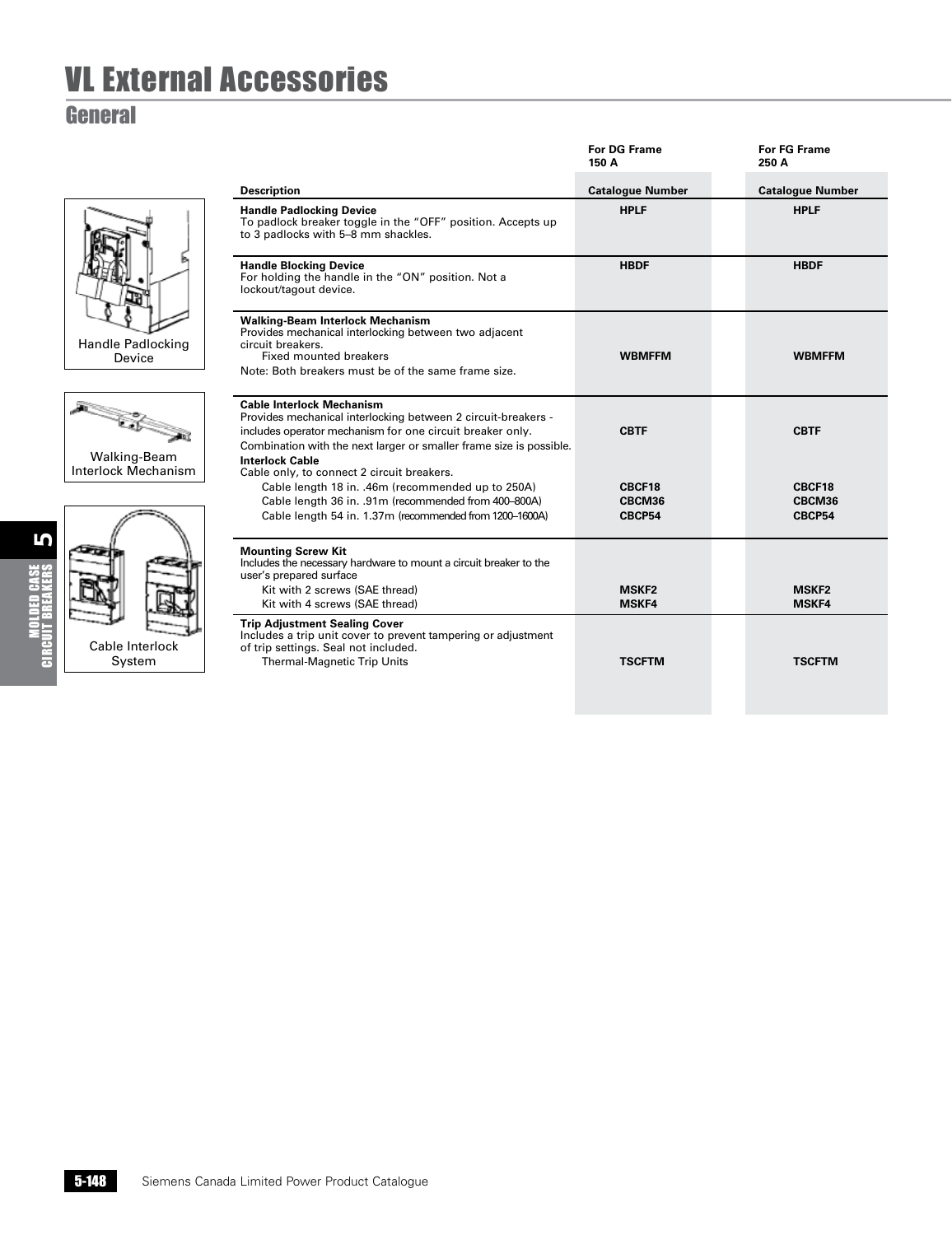| For JG Frame<br>400 A                 | <b>For LG Frame</b><br>600 A | <b>For MG Frame</b><br>800 A | <b>For NG Frame</b><br>1200 A | <b>For PG Frame</b><br>1600 A |
|---------------------------------------|------------------------------|------------------------------|-------------------------------|-------------------------------|
| <b>Catalogue Number</b>               | <b>Catalogue Number</b>      | <b>Catalogue Number</b>      | <b>Catalogue Number</b>       | <b>Catalogue Number</b>       |
| <b>HPLL</b>                           | <b>HPLL</b>                  | <b>HPLM</b>                  | <b>HPLP</b>                   | <b>HPLP</b>                   |
| <b>HBDL</b>                           | <b>HBDL</b>                  | <b>HBDM</b>                  | <b>HBDP</b>                   | <b>HBDP</b>                   |
| <b>WBMLFM</b>                         | <b>WBMLFM</b>                | <b>WBMMFM</b>                | <b>WBMPFM</b>                 | <b>WBMPFM</b>                 |
| <b>CBTL</b>                           | <b>CBTL</b>                  | <b>CBTM</b>                  | <b>CBTP</b>                   | <b>CBTP</b>                   |
| $\qquad \qquad -$<br>CBCM36<br>CBCP54 | —<br>CBCM36<br>CBCP54        | CBCM36<br>CBCP54             | CBCP54                        | CBCP54                        |
| <b>MSKL4</b>                          | <b>MSKL4</b>                 | MSKM4                        | MSKP4                         | MSKP4                         |
| <b>TSCLTM</b>                         | <b>TSCLTM</b>                | <b>TSCMTM</b>                |                               |                               |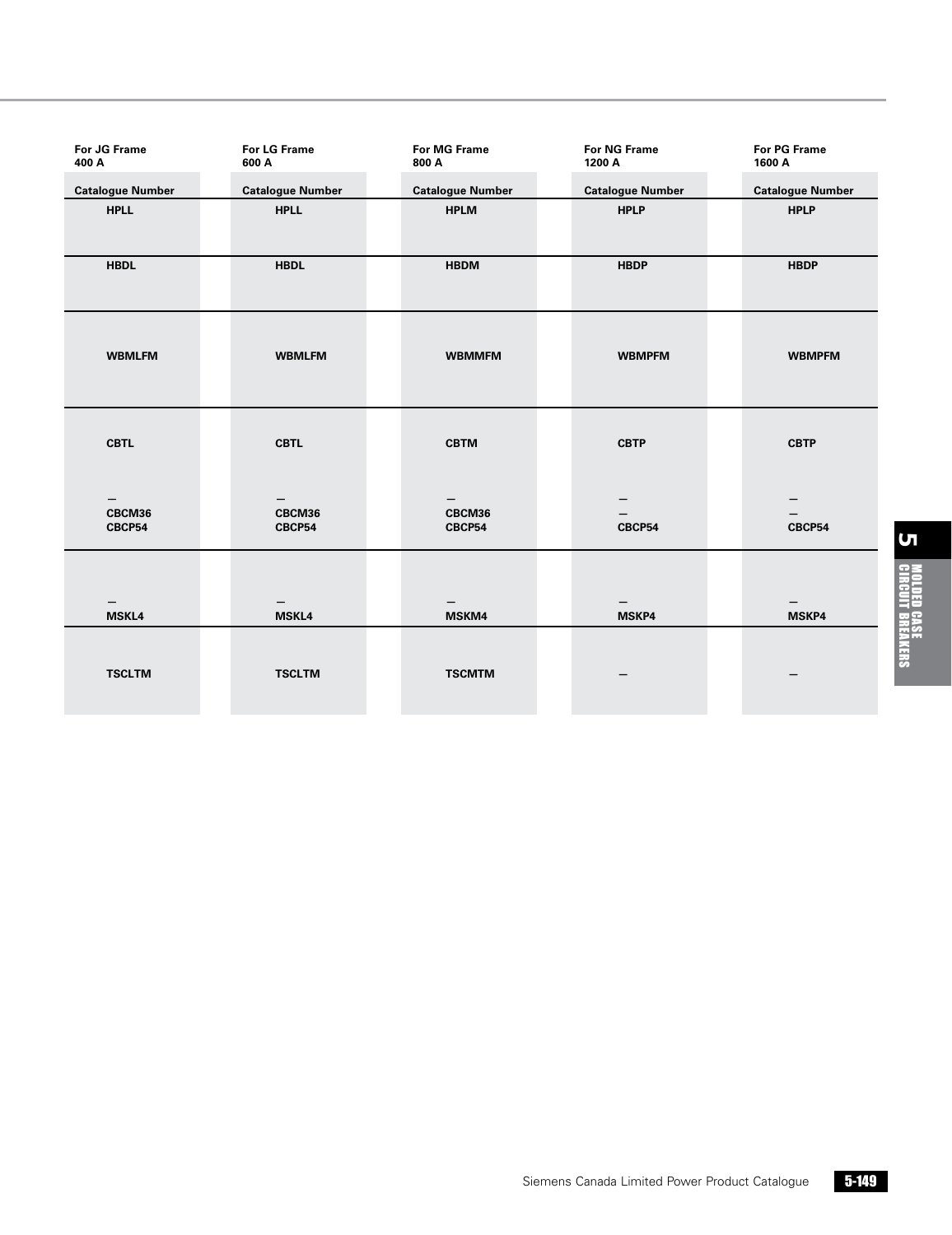#### Ground Sensors & Electronic Accessories

|                                                              |                                                                                                                                                                                                                                                       | <b>For DG Frame</b><br>150 A                                                   | <b>For FG Frame</b><br>250 A                                                   |
|--------------------------------------------------------------|-------------------------------------------------------------------------------------------------------------------------------------------------------------------------------------------------------------------------------------------------------|--------------------------------------------------------------------------------|--------------------------------------------------------------------------------|
|                                                              | <b>Description</b>                                                                                                                                                                                                                                    | <b>Catalogue Number</b>                                                        | <b>Catalogue Number</b>                                                        |
|                                                              | <b>Neutral Current Transformer (Ground Sensor, N-pole)</b><br>$Neutral = 35/60A$<br>Neutral = 100A<br>Neutral = $150A$<br>Neutral = $250A$<br>Neutral = $400A$<br>Neutral = $600A$<br>Neutral = $800A$<br>Neutral = $1000/1200A$<br>Neutral = $1600A$ | <b>NGSD060</b><br><b>NGSF100</b><br><b>NGSF150</b><br>$\overline{\phantom{0}}$ | <b>NGSF100</b><br><b>NGSF150</b><br><b>NGSJ250</b><br>$\overline{\phantom{m}}$ |
| Spare Flat<br>Cable<br>Power Stick                           | <b>Communications &amp; Electronics</b><br>Power Stick - Hand held, battery operated power supply for<br>LCD trip units. (Requires two -9V batteries)<br>For programming and trip testing only.                                                       | EPSP18V                                                                        | EPSP18V                                                                        |
|                                                              | Com20 Profibus Communications Module with ZSI<br>for electronic trip units (order cable separately)                                                                                                                                                   | <b>COMPRO2O</b>                                                                | COMPRO020                                                                      |
|                                                              | Com21 Modbus Communications Module with ZSI<br>for electronic trip units (order cable separately)                                                                                                                                                     | COMMOD21                                                                       | COMMOD21                                                                       |
| RS232 Cable                                                  | Cable for COM20/21 and<br>power supply5ft. (1.5m)                                                                                                                                                                                                     | <b>COMKIT13</b>                                                                | <b>COMKIT13</b>                                                                |
|                                                              | Cable for COM20/21, 3.0m (9.8ft).                                                                                                                                                                                                                     | <b>COMKIT6</b>                                                                 | <b>COMKIT6</b>                                                                 |
|                                                              | Spare flat cable for Test Kits                                                                                                                                                                                                                        | <b>COMPCA</b>                                                                  | <b>COMPCA</b>                                                                  |
|                                                              | Adressing Plug - Assigns a field bus address without a PC<br>by pluging into Com20/21                                                                                                                                                                 | 3UF79100AA00                                                                   | 3UF79100AA000                                                                  |
| Com20 Profibus<br>& Com21 Modbus<br>Communications<br>Module |                                                                                                                                                                                                                                                       |                                                                                |                                                                                |
|                                                              |                                                                                                                                                                                                                                                       |                                                                                |                                                                                |

#### Door Cutouts & Extensions



5

Molded Case Circuit Breakers

| <b>Cover Frame for Door Cutout</b><br>For fixed or plug-in mounted circuit breakers. (IP30)<br>2-Pole & 3-Pole                    | <b>BZLF3</b>    | <b>BZLF3</b>    |
|-----------------------------------------------------------------------------------------------------------------------------------|-----------------|-----------------|
| For breakers with stored energy operator. (IP40)                                                                                  | <b>BZLFRHSE</b> | <b>BZLFRHSE</b> |
| Circuit-breaker draw-out mounted and toggle handle operated.<br>Kit includes cover frame (bezel) and escutcheon as needed. (IP40) |                 |                 |
| (not for use with rotary handle or stored energy operator)                                                                        | <b>BZLFBDC</b>  | <b>BZLFBDC</b>  |
| <b>Toggle Handle Extension</b><br>For spare or replacement. (One is included with each<br>NG - PG frame.)                         |                 |                 |